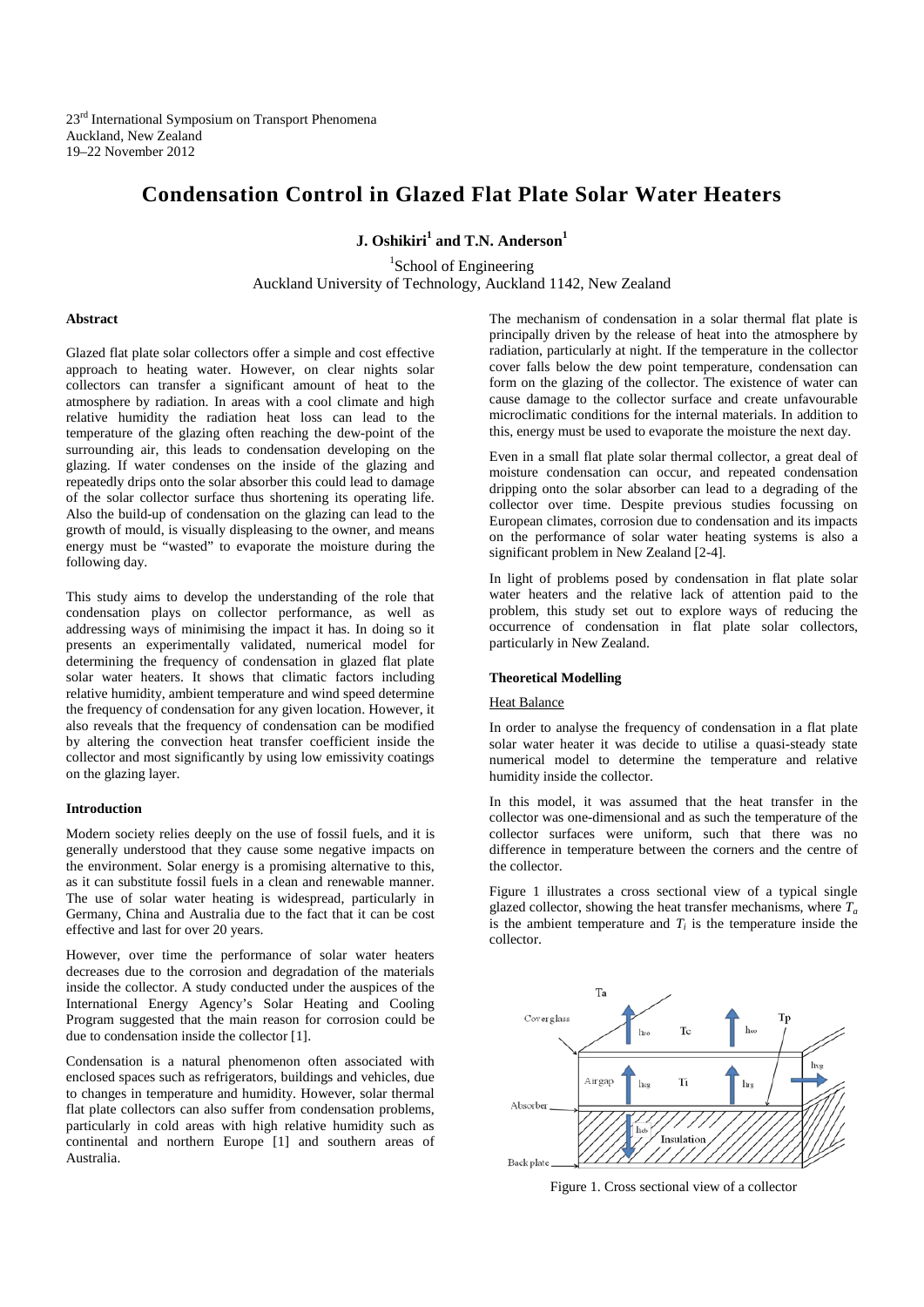To determine the absorber and cover temperature, it is essential to calculate the heat transfer by convection, conduction and thermal radiation from all the surfaces and in the solar collector. This can be done by iteratively solving the collector heat balance equations (Equation (1) and (2)) for a collector of unit area [1].

$$
C_p \frac{dT_p}{dt} = G(\tau \alpha) - h_{cb} (T_p - T_a) - h_{cg} (T_p - T_c) - h_{rg} (T_p - T_c) \tag{1}
$$
\n
$$
C_c \frac{dT_c}{dt} = G a_c + h_{cg} (T_p - T_c) + h_{rg} (T_p - T_c) - h_{vg} \left(\frac{T_p + T_c}{2} - T_a\right) (2)
$$
\n
$$
- h_{co} (T_c - T_a) - h_{ro} (T_c - T_s) - q_{ei} - q_{eo}
$$

In equations (1), (2), *G* is the incident solar radiation and  $\tau \alpha$  is the transmittance-absorptance product of the solar collector,  $h_{cb}$  is the heat loss through the back insulation,  $h_{cg}$  and  $h_{rg}$  represent the heat transfer coefficient for natural convection and thermal radiation in the air gap respectively.  $h_{r0}$  is the heat transfer coefficient for thermal radiation from the cover to the ambient air and  $h_{co}$  is the heat transfer by convection from the cover to the ambient air. The heat transfer coefficient due to ventilation was expressed by  $h_{vg}$ . Finally,  $q_{ei}$  and  $q_{eo}$  are the heat transfer by evaporation and condensation.

The conductive heat loss through the back insulation material  $h_{cb}$ was given by a modified form of Fourier's law (Equation (3)) where  $e_i$  is the thickness of the insulation and  $k_i$  the thermal conductivity.

$$
h_{cb} = \frac{k_i}{e_i} \tag{3}
$$

The convective heat transfer coefficient between the absorber and the glazing  $(h_{cg})$  (Equation 4) [1] is expressed in terms of three parameters: the thermal conductivity of air  $(k_0)$ , the thickness of the air gap  $(e_o)$  and the Nusselt number  $(Nu_g)$ . The Nusselt number is a function of the slope of the collector, which has a significant influence on the performance of the collectors across the year.

$$
h_{cg} = \frac{Nu_s k_0}{e_s} \tag{4}
$$

The Nusselt number can be determined by a correlation between the Nusselt number and Rayleigh number for tilt angles from 0 to 75°as expressed by equation (5) [5]:

$$
Nu_{g} = 1 + 1.44 \left[ 1 - \frac{1708}{Ra_{g} \cos s} \right]^{+} \left( 1 - \frac{(\sin 1.8 \cdot s)^{1.6} \cdot 1708}{Ra_{g} \cos s} \right) (5)
$$

$$
+ \left[ \left( \frac{Ra_{g} \cos s}{5830} \right)^{0.33} - 1 \right]^{+}
$$

In equation (5), the positive symbol indicates that if the values in the square brackets are negative, the values will be zero. Rayleigh number for air inside the collector  $(Ra<sub>g</sub>)$  is give by equation (6).

$$
Ra_{g} = \Pr \cdot \frac{g\beta(T_{p} - T_{c})e_{g}^{3}}{v^{2}}
$$
 (6)

where  $\beta$  is the volumetric coefficient of expansion of the air given by equation 7.

$$
\beta = \frac{2}{T_P + T_c} \tag{7}
$$

The heat transfer due to radiation from the cover to the sky and to the surrounding ground  $(h_{ro})$  is given by Equation 8 [1].

$$
h_{ro} = 0.5(1 + \cos s)\varepsilon_c C_s \left(\frac{T_c^4 - T_s^4}{T_c - T_s}\right)
$$
  
+ 0.5(1 - \cos s)\varepsilon\_c C\_s \left(\frac{T\_c^4 - T\_a^4}{T\_c - T\_s}\right) (8)

Where the view factor to each is taken to be 0.5 and  $T_s$  is the sky temperature. The sky temperature can be expressed using the dew point temperature and the time from midnight as shown in Equation 9 [5].

$$
T_s = T_a \left[ 0.711 + 0.0056 T_{dp} + 0.000073 T_{dp}^2 + 0.13 \cos(15t) \right]_4^1 \tag{9}
$$

Where  $T_{dp}$  is the dew point temperature and t is the number of hours from midnight. Equation (9) is effective for a dew point temperature from -20℃ to 30℃ and clear sky conditions, however, for this study it was assumed to be valid for all conditions.

The heat transfer by convection from the cover to the ambient air  $(h_{co})$  can be expressed in terms of the collectors' characteristic length  $(L)$ , the Nusselt number due to convection  $(Nu_0)$  and the thermal conductivity of air  $(k_g)$  as illustrated by equation (10).

$$
h_{co} = Nu_0 \frac{k_s}{L}
$$
 (10)

The Nusselt number for convection  $(Nu_0)$  is calculated from the square root of the Nusselt number for laminar flow and turbulent flow as shown in equation (11). The Nusselt number is given by the product of Reynolds number and Prandtl number for laminar and turbulent flow as shown in equation (12) and (13) [1].

$$
Nu_{0} = \sqrt{Nu_{lam}^{2} + Nu_{lurb}^{2}}
$$
 (11)

$$
Nu_{lam} = 0.664 \,\text{Re}^{0.5}_{+} \,\text{Pr}^{0.33} \tag{12}
$$

$$
Nu_{turb} = \frac{0.037 \,\text{Re}_{+}^{0.81} \,\text{Pr}^{0.33}}{\left(1 + 2.443 \,\text{Re}_{+}^{-0.1} (\text{Pr}^{0.67} - 1)\right)}
$$
(13)

The Reynolds number (Re) is a dimensionless number representing the ratio of inertial forces to viscous forces. In equation (14) the overall Reynolds number  $Re<sub>+</sub>$  is taken to be the sum of a forced and free component [5].

$$
Re_{+} = \sqrt{Re^{2} + Re'^{2}}
$$
 (14)

The Reynolds number for forced flow Re on the cover of the collector can be determined from three elements: wind speed  $(V_w)$ , kinematic viscosity  $(v)$  and characteristic length  $(L)$  as shown in equation (15) [1].

$$
\text{Re} = V_w \frac{L}{v} \tag{15}
$$

The Reynolds number (Re') for natural convection is calculated by defining an equivalent Reynolds number and is given by equation (16) [6].

$$
Re' = 0.64 Gr^{0.5}
$$
 (16)

In equation (16) the Grashof number (*Gr*) is a non-dimensional parameter used to quantify the heat transfer due to natural convection and between the cover and the ambient air and is given by equation (17) [1].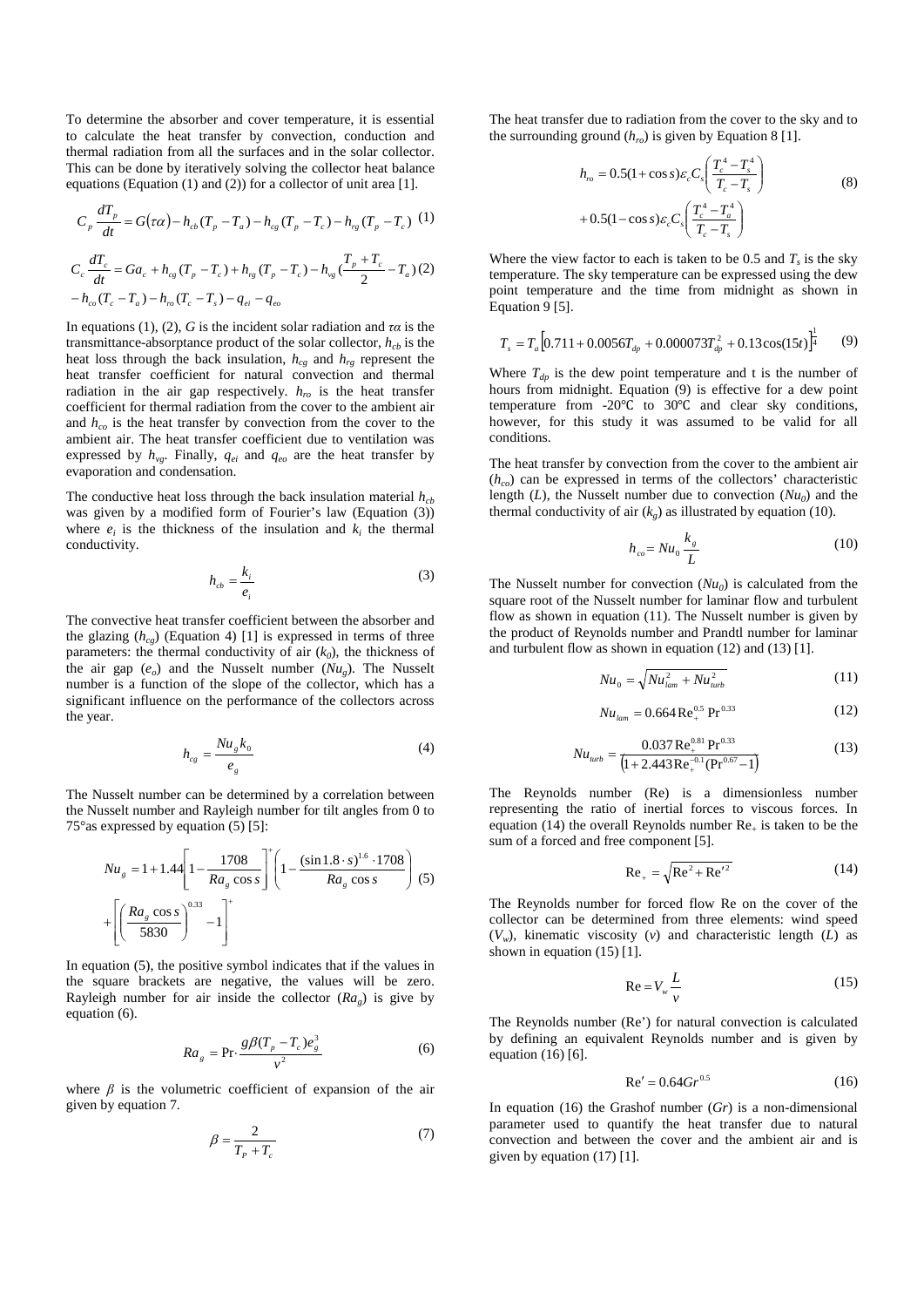$$
Gr = 2 \cdot L^3 \cdot g \frac{(T_c - T_a)}{v^2 (T_a + T_c)}
$$
(17)

Now it assumed that condensation occurs if the cover temperature falls the dew point temperature. Under these conditions the heat transfer by condensation and evaporation of moisture at the outer cover is expressed by equation (18) and (19). Now Equation (18) and (19) were developed for condensation, however, it was assumed that it is valid for evaporation even though evaporation takes place only the cover is wet [1].

$$
T_c \ge 0: q_{eo} = 0.017 \cdot h_{co} \{ p_{ws}(T_c) - p(T_{dewa}) \}
$$
 (18)

$$
T_c \le 0: q_{eo} = 0.019 \cdot h_{co} \{ p_{ws}(T_c) - p(T_{dewa}) \}
$$
 (19)

The evaporation heat loss from the inside of the cover  $(q_{ei})$  is expressed by the mass transfer rate of air through the air gap and the latent heat of water. Equation (20) shows heat transfer by evaporation or condensation at the inside of the cover [5].

$$
q_{ei} = m_{vg} h_{fg} \tag{20}
$$

The heat transfer coefficient because of ventilation  $(h_{vg})$  is obtained from equation (21) [1].

$$
h_{vg} = m_{vg} C_{pa} \tag{21}
$$

Finally, the thermal radiation heat transfer coefficient between the absorber and the cover  $(h_{re})$  can be expressed by Equation 22 [5].

$$
h_{rg} = \frac{C_s (T_p^4 - T_c^4)}{(\frac{1}{\varepsilon_p} + \frac{1}{\varepsilon_c} - 1)(T_p - T_c)}
$$
(22)

#### Ventilation Effects

In Equation 20 and 21 reference was made to the ventilation rate of a solar collector; typically ventilation is caused by two main factors: thermal driven pressure due to heating and cooling of the solar collector (through cracks or manufacturer's ventilation ports) as well as wind driven pumping effects. Ventilation which includes all elements is overly complex to model, so only thermal driven pressure was considered in this model.

The driving pressure is the pressure difference caused by the pressure loss of the distance. The driving pressure is given by the density of the air, the gravity and vertical co-ordinate measured from the neutral plane. When the humidity of air is considered, the differential pressure is give by equation (23) [1].

$$
\Delta P = \left(\rho(T_a, P_{wa}) - \rho\left(\frac{T_p + T_c}{2}, P_{wg}\right)\right)h \cdot g\tag{23}
$$

Where,  $P_{wa}$  is partial pressure of water in the open air and  $P_{wg}$  is partial pressure of water in the air of the air gap in the collector.

Moist air density  $(\rho_a)$  is defined as the reciprocal of the moist air specific volume (V). The density of the moist air density is calculated as shown in equation (24) [1].

$$
\rho_a = \frac{1}{V} \tag{24}
$$

The specific volume of the moist air is expressed as equation (25) and the humidity ratio of moist air (W) is defined by equation (26) [1].

$$
V = \frac{R_a T}{p} (1 + 1.6078W)
$$
 (25)

$$
W = 0.62198 \frac{p_w}{p - p_w} \tag{26}
$$

The mass flow of damp air is given equation (32) [1].

$$
m_{vg} = 0.5 \left( \rho(T_a, P_{wa}) + \rho \left( \frac{T_a + T_c}{2}, P_{wg} \right) \right) V \cdot \Delta P \tag{27}
$$

For the simulation the mean value is used for the density of the air.

#### Moisture Balance

From the previous sections, the temperature inside the collector was obtained. It was assumed that the volume of the collector was constant, and then Charles's law and Boyle's law are used to calculate the pressure in the collector (Equation (28)). Where  $P_a$ is the atmospheric pressure in open air and  $P_c$  is the pressure inside the collector.

$$
\frac{P_a}{T_a} = \frac{P_c}{T_i} \tag{28}
$$

In conducting the moisture balance we need to consider the partial pressure of water (Equation (29)) where  $P_{ca}$  is partial pressure of dry air inside the collector and *Pcw* partial pressure of water vapour inside the collector.

$$
P_c = P_{ca} + P_{cw} \tag{29}
$$

The humidity ratio of moist air (w) is defined as the ratio of the mass of the water vapour  $(m_w)$  to the mass of the dry air  $(m_{da})$  as shown in equation (30).

$$
w = \frac{m_w}{m_{da}}\tag{30}
$$

As such the moisture inside the collector is given by equation (31).

$$
W_i = 0.62198 \frac{P_{cv}}{P_c - P_{cw}}
$$
\n(31)

Any moisture in the insulation was ignored and, the saturated vapour pressure inside of the collector  $(P_{cw})$  was assumed to be equal as the saturated vapour pressure outside. The saturated vapour pressure outside was calculated from relative humidity outside.

## **Experimental Method**

To validate the numerical model, an experiment to measure the absorber temperature, cover temperature and relative humidity in the air gap was developed. A single glazed flat plate solar collector 1 meter long and 1.8 meters wide and was positioned to face due north at an angle of 37° to the horizontal (Figure 2).

The collector was fitted with nine T-type thermocouples (±0.3℃), four of which were attached to the surface of absorber, another four were attached to the inside surface of the cover and the last thermocouple was used to measure the ambient temperature. The sensors for absorber and cover were uniformly distributed over the surfaces to determine the mean surface temperatures.

In addition, two relative humidity sensors (Honeywell, HIH-4000) were used to measure relative humidity inside the collector air gap and in the ambient air. A pyranometer (Apogee, SP110)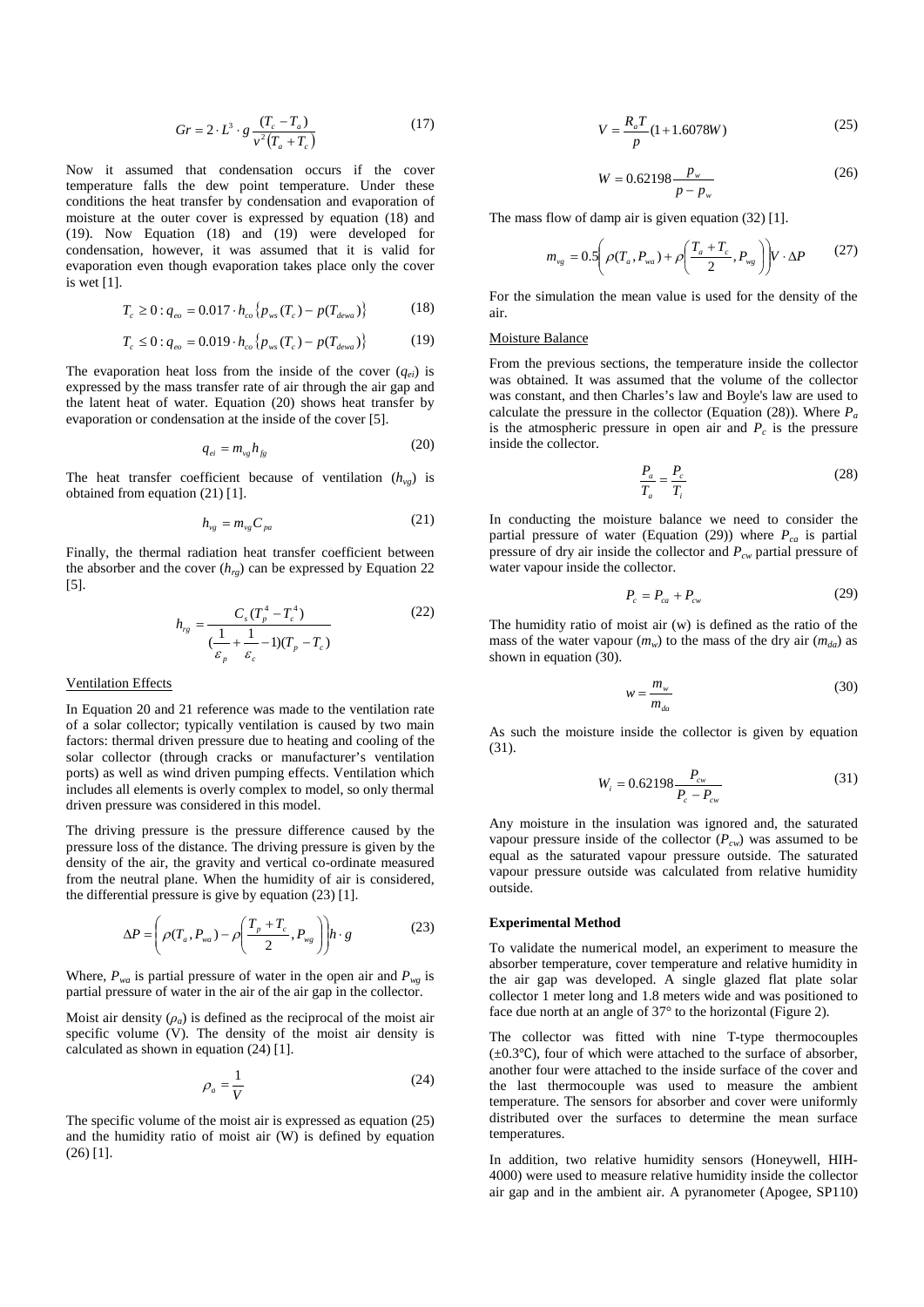was used to measure the global radiation incident the collector. Additionally atmospheric pressure and local wind speed was recorded by the AUT weather station. The data from the experiment was recorded at ten minute intervals and saved in a spreadsheet, to allow comparison with the simulated data.



Figure 2. Experimental solar collector

## **Experimental Results and Model Validation**

Though the experimental data was collected over a relatively long time-frame for clarity, and brevities sake, experimental data is presented for just one test day. Figure 3 shows the observed incident radiation, ambient temperature and wind speed for a typical test.



Figure 3. Meteorological conditions for a typical test

To examine the validity of the model, the results of an experiment and a simulation using the measured meteorological inputs (temperatures, barometric pressure, solar radiation and wind speed) and the design characteristics of the collector model were compared.

In Figure 4, the measured absorber temperature is compared with the simulated absorber temperature. The absorber temperature fluctuations are the result of the variation in the incident radiation and also the time interval over which the measurements were recorded, and the simulation discretised. However, it can be seen that, in general, the simulation was able to predict the absorber temperature relatively well, especially at night when condensation might occur.

![](_page_3_Figure_9.jpeg)

Figure 4. Measured v predicted absorber temperature

Similarly, in Figure 5, the measured and simulated cover temperature are compared, the simulated cover temperature showed almost the same temperature as the measured cover temperature. The difference in temperature during the day is predominantly due to the thermocouple junctions absorbing radiation. However, it can be seen that the simulation was able to predict the cover temperature quite well at night when condensation might occur.

![](_page_3_Figure_12.jpeg)

Figure 5. Measured v predicted absorber temperature

Having been able to provide a relatively accurate prediction on the collector temperatures the measured and simulated relative humidity' in the air gap of the collector were compared. In Figure 6 it can be seen that there is a minor difference between simulated and measured relative humidity.

![](_page_3_Figure_15.jpeg)

Figure 6. Measured v predicted absorber temperature

On the whole, the simulated relative humidity shows the same trend as the measured data, in that it dropped around 9am as the sun went up and increased after 6pm as the sun went down. In Figure 6, it can be seen that in the morning and at night, there is a small difference between measured humidity and simulated humidity. There are a number of reasons why this may occur, in particular, the effect that uncontrolled ventilation due to wind has on the collector and also the assumption that the water vapour pressure in the collector was assumed to be same as in open air.

Despite these differences though, the simulation can predict a change of relative humidity inside of the collector fairly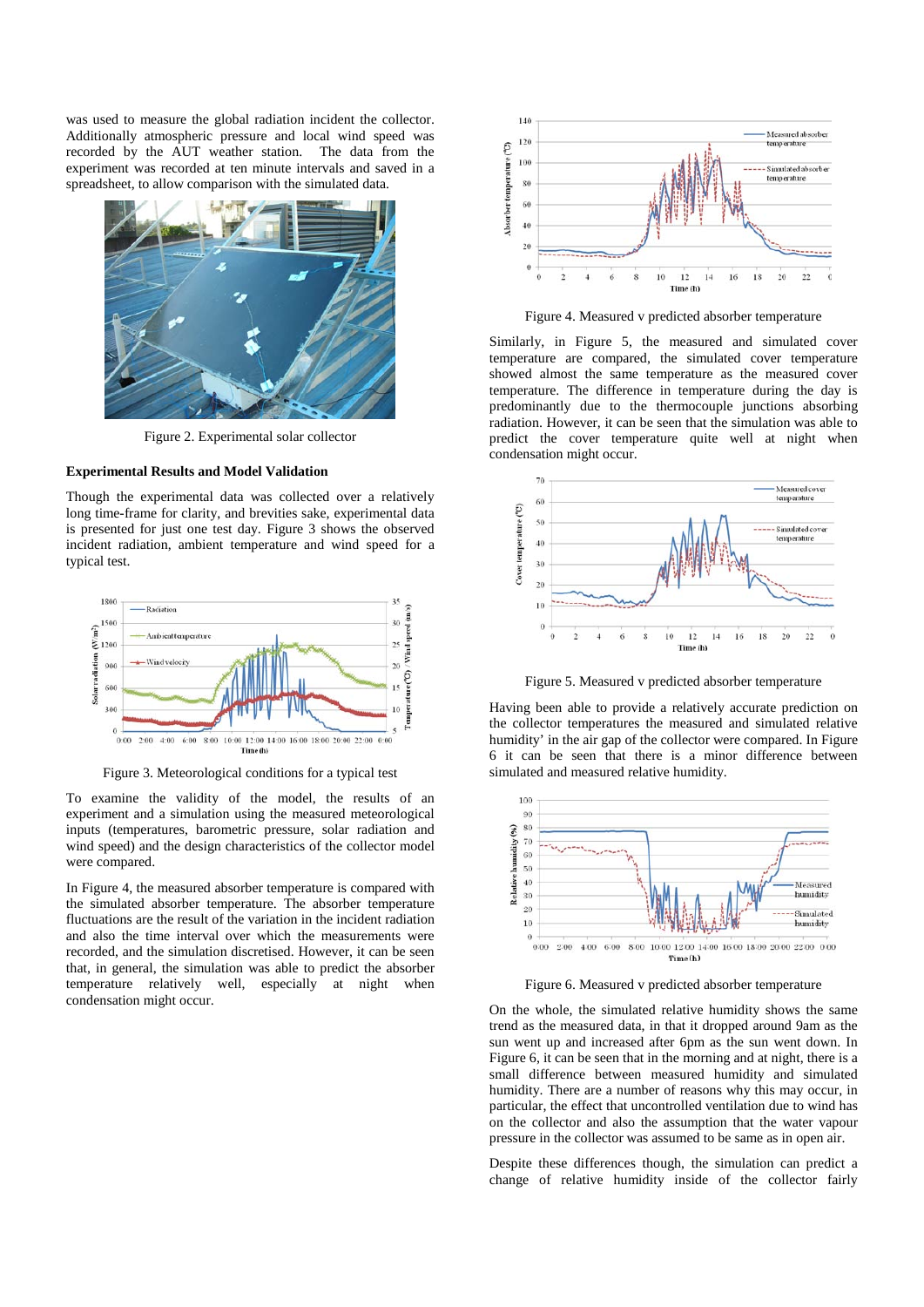accurately and as such should be able to provide an insight into the occurrence of condensation.

As a final test of the model a verification test was carried out to test the model's ability to predict the occurrence of condensation. After the experimental testing of temperatures and humidity's had been completed, the collector experienced an evening of very clear skies and high humidity such that moisture was found on the collector at 8am on March 22 as shown in Figure 7.

![](_page_4_Picture_2.jpeg)

Figure 7. Condensation on collector

Therefore a simulation was conducted retrospectively using meteorological data collected from the National Institute of Water and Atmosphere's (NIWA) Cliflo database [7]. Figure 8 shows the simulated absorber, cover temperature and the dew point temperature from NIWA Cliflo database.

![](_page_4_Figure_5.jpeg)

Figure 8. Modelled results of observed condensation occurrence

From the simulation, if it is assumed that condensation occurs on the surface of the collector when the cover temperature is lower than the dewpoint temperature, condensation could occur until 7:30am. However, because the weather information from the NIWA Cliflo database was collected and applied to the simulation, the location was not exactly the same as the test site. Therefore, the condensation persisted slightly longer than the model would predict. However, the model helped to predict the occurrence of condensation on the collector and provided a relatively accurate prediction of its duration.

## **Sensitivity Analysis**

Having demonstrated the models ability to predict condensation it was decided to undertake a modelling sensitivity analysis of a copper single glazed collector to better understand the factors that influence the frequency of condensation in New Zealand solar collectors. To do this it was decided to vary the location, collector slope, ventilation rate and the emissivity of the cover, taking July  $1<sup>st</sup>$  as the test day.

Influence of location on condensation frequency

To determine the effect of location on the occurrence of condensation the model was tested for Auckland, Hamilton, Wellington, and Christchurch in New Zealand for the year 2010 using weather data from the NIWA Cliflo database. In Figure 9, the simulated relative amount of condensation time in each month for 2010 for each city is shown. It can be seen that in the winter season condensation occurs more than in the summer season in any location.

![](_page_4_Figure_12.jpeg)

Figure 9. Modelled results of observed condensation occurrence

From Figure 9 it can be seen that in Auckland, the simulated total amount of condensation time in winter reached more than double that in the summer season. Hamilton shows a similar trend, though the predicted annual condensation hours were significantly higher than Auckland. This can be explained by the fact that, according to NIWA, in 2010, the average wind speed in Hamilton was 2.8 m/s, which is quite low, and the relative humidity was 80 %, which is relatively high. As a result, the frequency of condensation hours in Hamilton was significantly higher than the other places, thus illustrating that climatic factors including relative humidity and wind speed play a significant role in the occurrence of condensation on a surface of the collector.

Similarly the annual simulated condensation hours in Wellington were considerably lower than Auckland. Wellington is famous for its southerly blasts in winter and the city is generally very windy all year. The average wind speed in Wellington was approximately 6.9 m/s which was significantly faster than the wind speed in Auckland. As a result, the frequency of condensation hours in Wellington was significantly lower than the other places.

Furthermore, the simulation was also run by using the data in Christchurch, it can be seen that the frequency of simulated condensation hours in winter is higher than the other cities. In Christchurch in winter, relative humidity is considerably high and the ambient temperature can drop below  $0^{\circ}$ C at night, so ground frost is common in winter. As such it can be deduced that the ambient temperature can be one of the climatic factors which influence the frequency of condensation.

In summary, the results illustrate that the frequency of condensation on the surface of the cover was considerably influenced by three climatic factors: ambient temperature, wind velocity and relative humidity. It was found that areas with a low mean wind velocity and high relative humidity, such as Hamilton, and with cold weather, such as Christchurch, had a high frequency of condensation.

## Influence of the slope of the collector on condensation frequency

Now when considering changing the location of a collector, one would change the slope of the collector to maximise the solar radiation collected. In the modelling, changing the slope of the collector influences two heat transfer parameters  $h_{cg}$  and  $h_{ro}$ .  $h_{cg}$ represents the heat transfer coefficient for natural convection in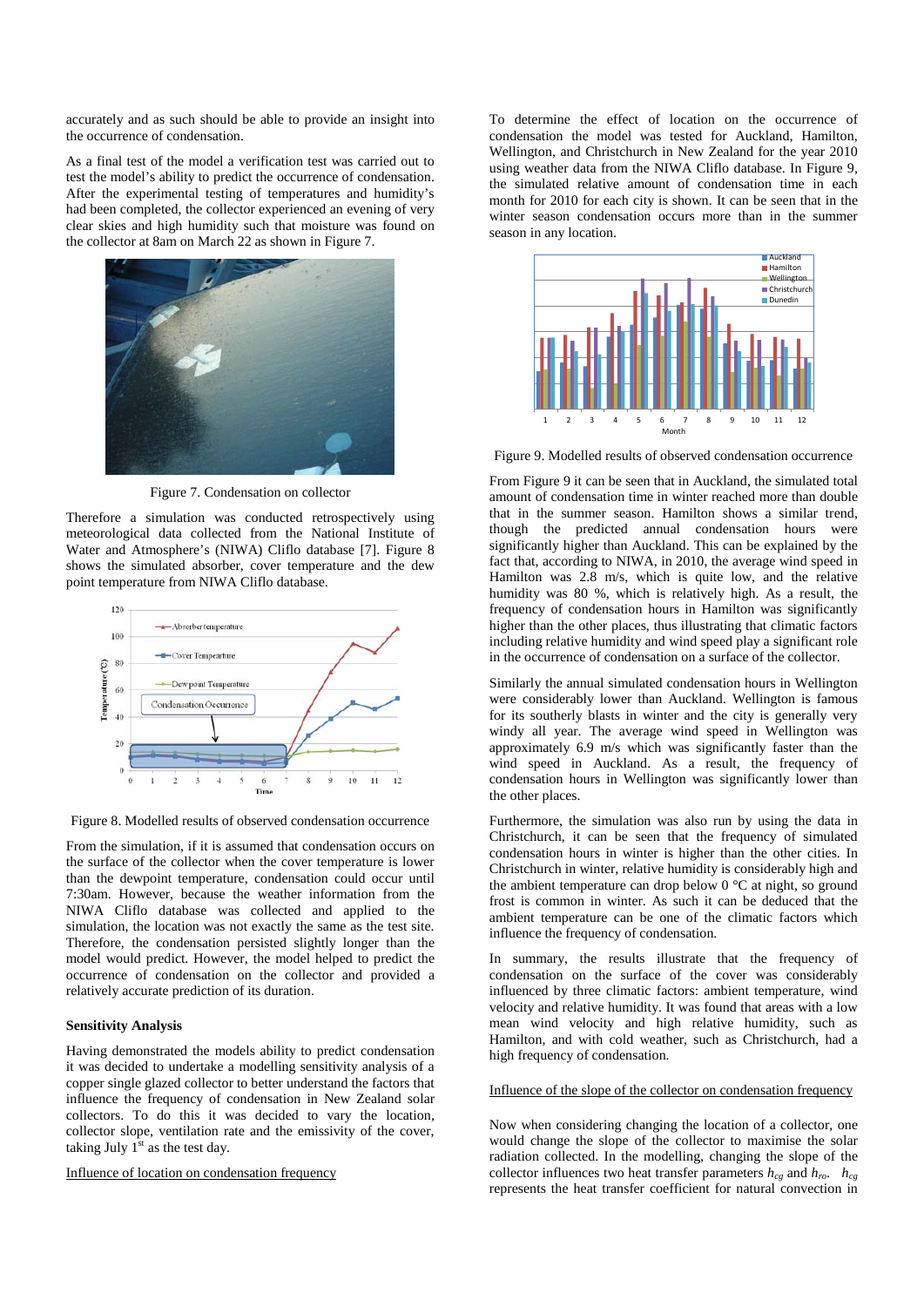the air gap, and  $h_{ro}$  is the heat transfer coefficient for thermal radiation from the cover to ambient air. Figure 10 shows the relationship between the slope of the collector and  $h_{cg}$  and  $h_{ro}$  at night. At night,  $h_{ce}$  was not influenced by any collector slope. On the other hand, *hro* was decreased as increasing of slope of the collector. Figure 10 shows that increasing of the slope of the collector decreases the thermal radiation from the cover to the ambient at night, as the collector sees the warm ground.

![](_page_5_Figure_1.jpeg)

Figure 10. The relationship between the slope of the collector and *hcg* and *hro* during the night

In exploring this further the slope of the collector was also changed, the slope was set as 15°, 30°, 45°and 60°. Figure 11 shows the relationship between the number of expected condensation hours and slope of the collector. This indicates that increasing of the slope of the collector has an impact on condensation on the surface of the collector, though it is relatively minor.

![](_page_5_Figure_4.jpeg)

Figure 11. Effect of slope of the collector on condensation hours

Influence of ventilation of the air gap on condensation frequency

Now in the development of the model, accounting for heat transfer due to ventilation is perhaps the most complicated parameter to physically realise. This is because it is heavily dependent not only on the design of the collector, but also the quality of its construction. Therefore, during the simulation, the convection heat transfer coefficient was varied as a proxy for the ventilation rate of the collector.

As such  $h_{vg}$  was changed from 0 to 40 W/m<sup>2</sup>K. Figures 12 and 13 show the effect of varying  $h_{vg}$  to 0.1, 10 and 40 W/m<sup>2</sup>K has on the simulated absorber and cover temperatures. In this regard a high  $h_{vg}$  implies high ventilation of the air gap in the collector. Figures 12 and 13 show the same trend, that increasing ventilation eliminates the distinction between the temperature inside and outside the collector at night and during the day as it decreases the surface temperature of absorber and cover.

![](_page_5_Figure_9.jpeg)

Figure 12. Absorber temperature with changing ventilation

![](_page_5_Figure_11.jpeg)

Figure 13. Cover temperature with changing ventilation

Figure 14 shows the relationship between ventilation rate and the number of expected condensation on the surface of the collector cover. It is shown that ventilation can be effective in reducing condensation however high ventilation is not always effective when compared to stagnant conditions.

This can be because of two important things to consider in controlling the surface condensation [8]: gaining low vapour pressure by ventilation and reduced moisture input and gaining high surface temperatures by providing insulation or heat input.

![](_page_5_Figure_15.jpeg)

Figure 14. Effect of ventilation on condensation hours

#### Influence of cover emissivity on condensation frequency

As a final means of controlling the frequency of condensation, it was decided to explore the influence of the glass cover's emissivity on the phenomenon. Figure 15 shows the simulated absorber and cover temperature when the emissivity of the glass cover was 0.1 and 0.9. From this figure, it can be seen that the lower cover emissivity made the absorber temperature higher particularly during the day. On the other hand, changing the emissivity of the glass did not influence the cover temperature significantly.